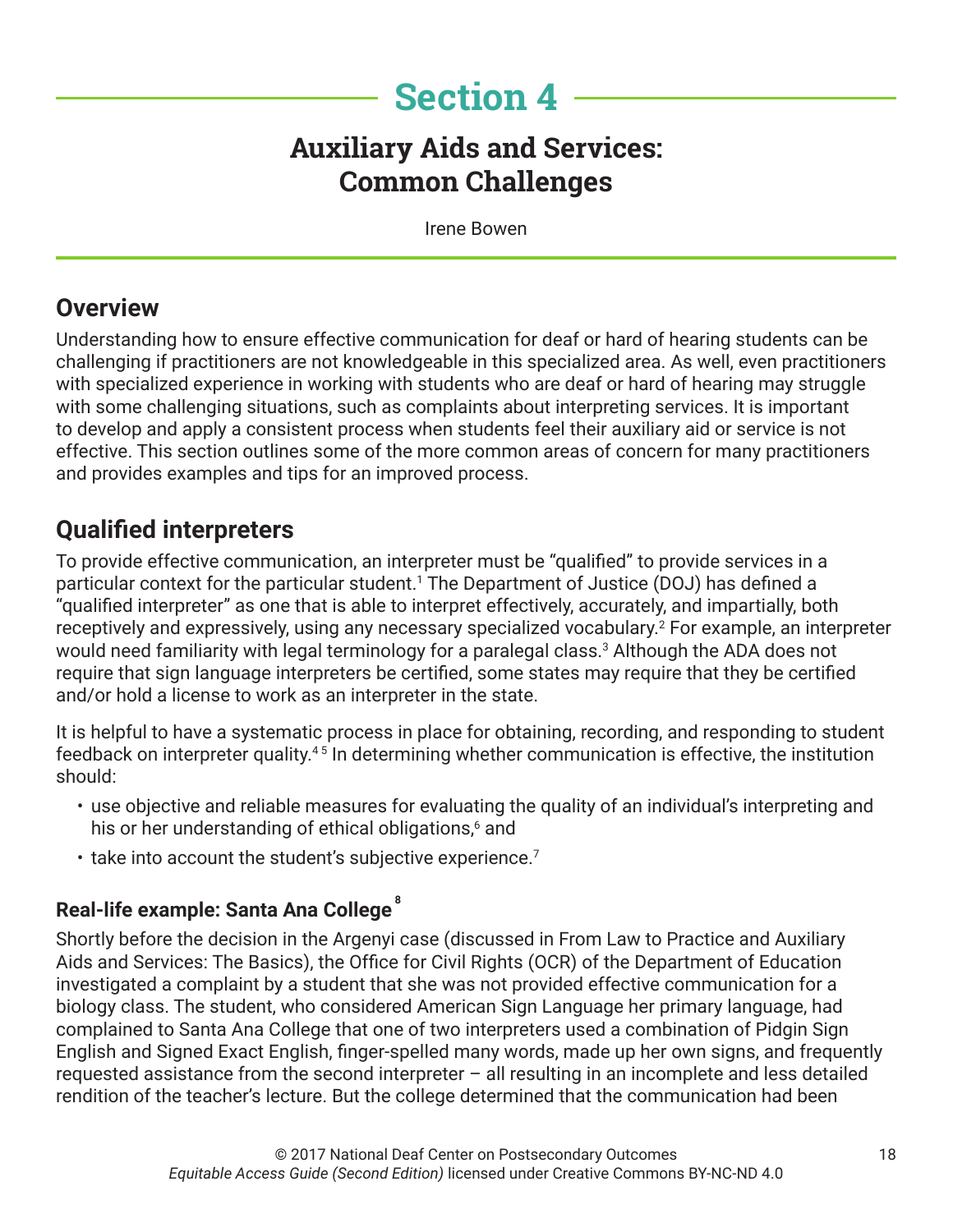effective, due to the student's passing grade and the opinion of the senior interpreter who, based on observation of the interpreters in the class, said that the team as a whole was conveying the message accurately and completely.

In its letter of finding, OCR noted that often an interpreter coordinator will be qualified to determine the effectiveness of a particular interpreter's services, and that Santa Ana had experienced budget cuts.9 However, OCR found that:

- The college violated the ADA and Section 504 by failing (1) to give primary consideration to the student's request and (2) to take into adequate consideration the student's subjective experience with the interpreter, especially in light of the significance of the message.
- Prevailing law<sup>10</sup> grants deference to the student, not the institution, as to the adequacy of auxiliary aids.
- The student is in the best position to determine what type will be effective.

OCR closed its investigation when the college entered a resolution agreement to develop a plan to change an interpreter or provide an independent evaluation of effective communication if a student complains.

## **Substituting auxiliary aids and services**

A post-secondary institution can substitute another auxiliary aid, but only if it is effective. As explained in *Auxiliary Services: The Basics*, there are two exceptions for undue burdens or a fundamental alteration.

# **Effectiveness**

If a post-secondary institution seeks to provide an auxiliary aid or service that is different from the type requested, by a person who is deaf or hard of hearing, that substitute aid or service must be effective.

# **Cost and difficulty**

A post-secondary institution may seek to substitute an auxiliary aid or service because of cost or difficulty. But it can only claim these exceptions if the difficulties rise to the level of an undue burden. Institutions are almost never successful in claiming these exceptions because of the high legal threshold for them and the inherent flexibility of the overall requirement for effective communication. The institution must show that the service that would otherwise be provided would impose an undue financial or administrative burden ("significant difficulty or expense") $11$  or cause a fundamental alteration to a college's program.<sup>12</sup> It must consider all the resources available to pay for the accommodation (not just the resources of the disability services office), for example,<sup>13</sup> and in some cases the entire budget of the institution. In addition, if the institution is a public one, the decision that a particular aid or service would result in an undue burden must be made by a high level official, no lower than a department head, and must include a written statement of the reasons for reaching that conclusion. The college must still provide "effective" communication up to the point of the burden. In addition, covered entities are not required to provide any particular aid or service in those rare circumstances where it would fundamentally alter the nature of the goods or services they provide to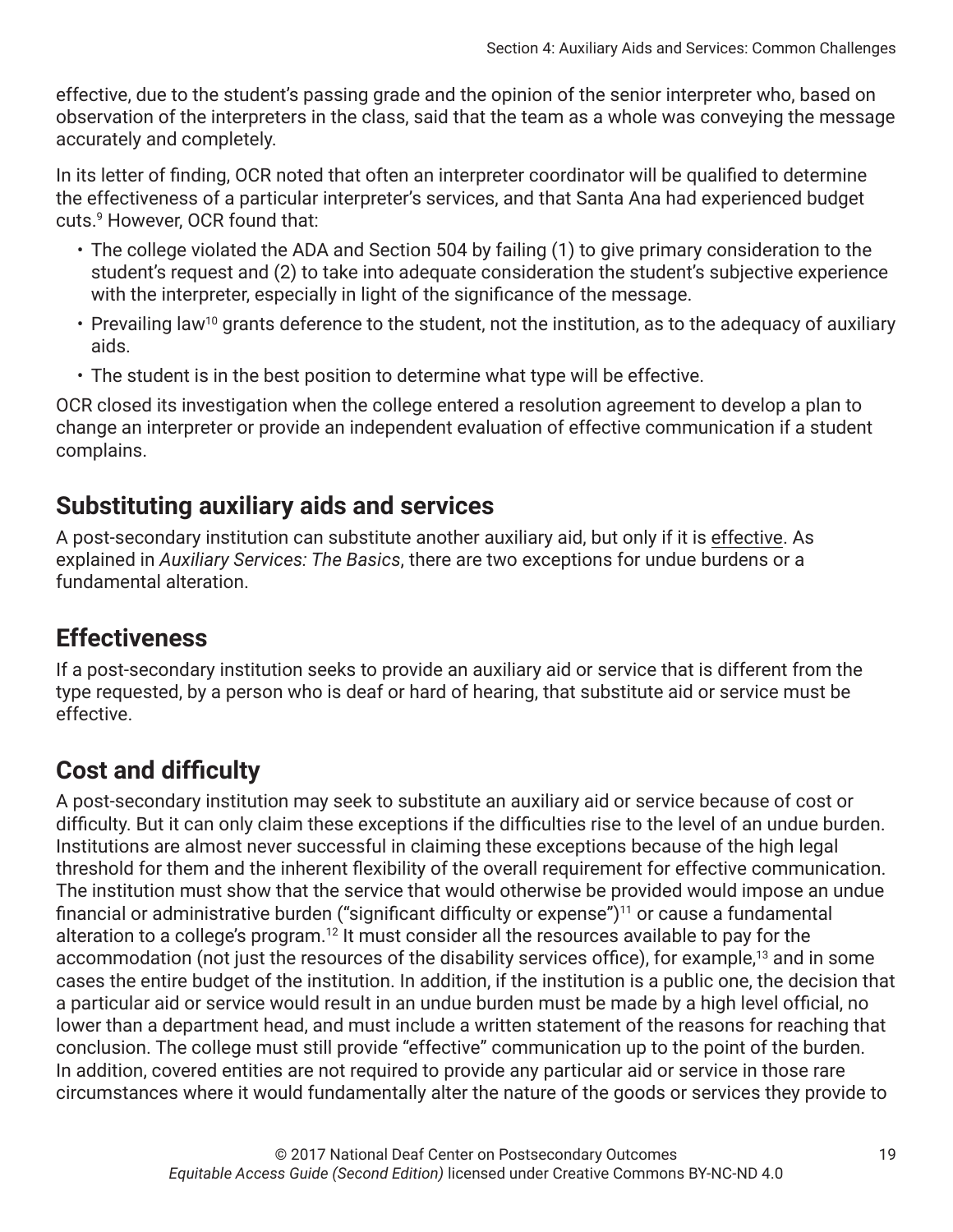the public. While there is very little case law on undue burdens,<sup>14</sup> OCR has clearly indicated that it will not respond favorably to these claims.15

One example of a substitution, which may or may not be effective in a given setting or context, is video remote interpreting (VRI). Because of expense, short notice, or a local shortage of interpreters, some institutions have recently turned to VRI rather than on-site interpreters. Through VRI, a sign language interpreter at another location appears via video conferencing technology on a computer screen or videophone. VRI is effective only when properly configured and supported by a high-speed internet connection, and it must meet specific DOJ standards:

- Real-time, full-motion video and audio over a dedicated high-speed, wide-bandwidth video connection or wireless connection that delivers high-quality video images that do not produce lags, choppy, blurry, or grainy images, or irregular pauses in communication;
- A sharply delineated image that is large enough to display the interpreter's face, arms, hands, and fingers, and the face, arms, hands, and fingers of the person using sign language, regardless of his or her body position;
- A clear, audible transmission of voices; and
- Adequate staff training to ensure quick set-up and proper operation.<sup>16</sup>

Even then, VRI may not be useful in highly interactive courses where there are multiple speakers and group discussions.

### **Real-life example: Bakersfield College<sup>17</sup>**

One college recently responded to a shortage of interpreters by videotaping class sessions without interpreters, but still mandating that students with hearing loss attend class and set up appointments to view the videotapes with an interpreter at a later time. OCR found that although the college had taken well- intended and creative steps to mitigate the impact of the shortage, it had not provided other effective means of communication. Under the substitute approach, students with hearing loss were not able to participate in classroom activities and were under an additional burden because they had to sit through each class twice.<sup>18</sup> OCR required the institution to take effective steps to acquire additional resources.19

#### **Real-life example: Thomas M. Cooley Law School<sup>20</sup>**

In another investigation (discussed in greater detail in "Beyond the Classroom"), OCR found that a law school and the Student Bar Association (SBA) denied a student who was hard of hearing an equal opportunity to participate in a tutorial program sponsored by the SBA, by failing to provide services that were as effective as those provided to other students. The student had requested Communication Access Real-time Translation (CART) for the free, highly-interactive tutorials, which covered the law school's required courses. The SBA provided the services for a few weeks but then, based on the expense of CART, discontinued them. It offered other alternatives such as Dragon Naturally Speaking software at the student's expense or a volunteer interpreter. OCR found that these alternatives did not allow the student (who did not use sign language) access to the tutorials.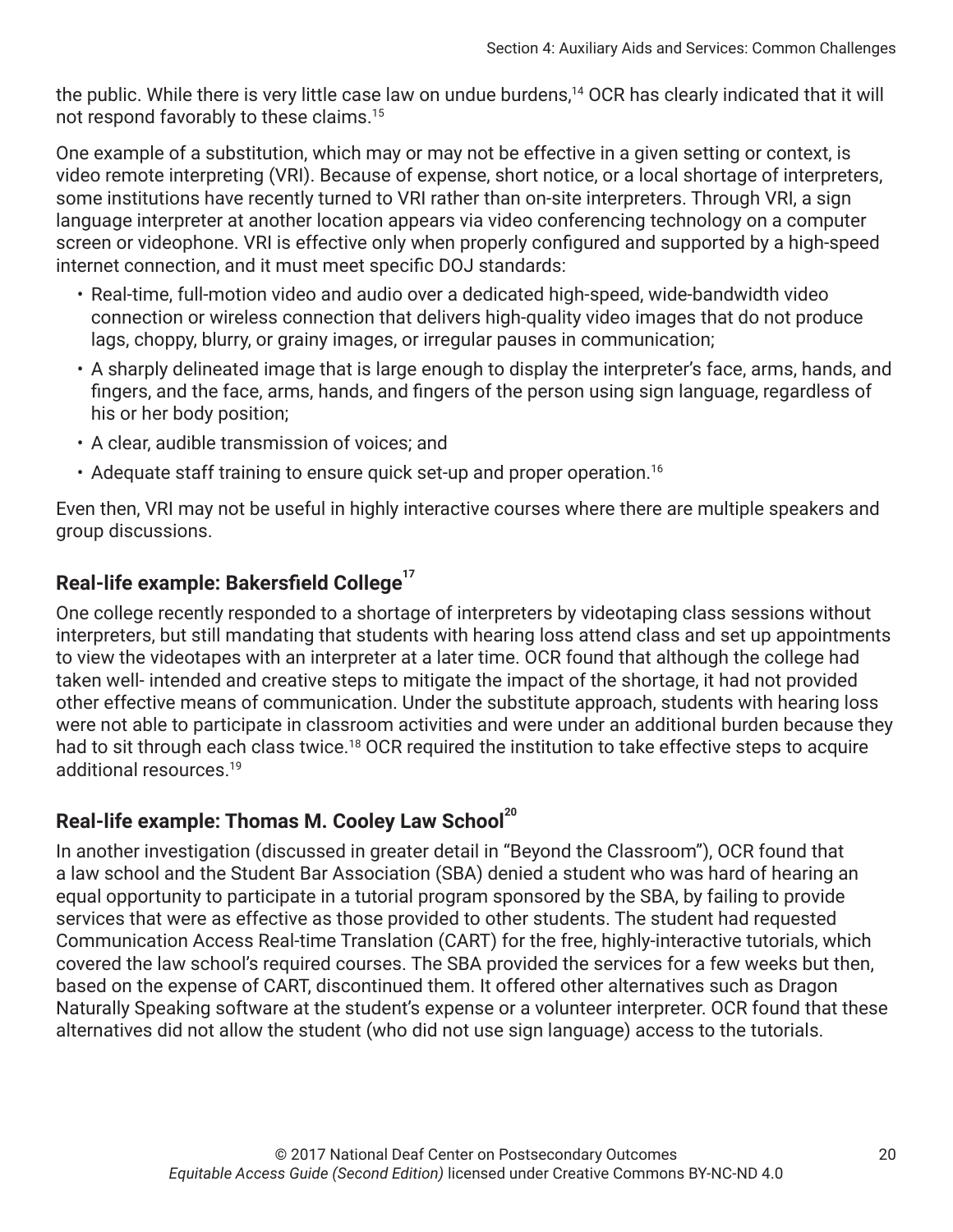# **Charging fees for students who repeatedly skip class**

Imposing fees on a student for missing classes that are interpreted may violate the ban on surcharges for necessary accommodations. But in one letter of finding, OCR said that a university's particular no-show policy did not violate the ADA or Section 504. The policy allowed for imposition of fees under carefully limited circumstances to which the student agreed in advance, provided for emergency situations, and permitted waivers with explanation. Although other post-secondary institutions could use this decision as guidance in developing their own policies, they should do so with caution, making sure that the fees do not result in a surcharge and are not used as a source of revenue. The letter is discussed below (Utah Valley University).

### **Real-life example: Utah Valley University<sup>21</sup>**

In a detailed letter responding to a complaint about fees imposed by a university for no-shows for interpreted classes, OCR found no violation of the ADA and Section 504 with respect to the specific policy.

A student complained to OCR that Utah Valley University penalized him when he missed classes without providing two hours' notice so that the university could cancel his sign language interpreters. The university's published "no-show" procedure imposed charges for excessive absences for interpreted classes.

OCR based its analysis on the principle that the university cannot convert the right to necessary auxiliary aids into a revocable privilege or a service for which it charges a fee. OCR emphasized that surcharges for services required by Section 504 and the ADA are prohibited but acknowledged that delivering interpreters on a cost- effective basis requires advance planning and the cooperation of students. It explained that the policy

- was agreed to by students prior to the assignment of interpreters;
- counted a "no-show" when a student failed to provide at least two hours' notice of an absence, which could be given in six possible ways;
- imposed charges for subsequent no-shows after three no-shows in one course;
- allowed for emergencies; and
- allowed for waiver of charges if the students later cured or explained the no-shows.

Essentially, OCR found that the policy as implemented was acceptable, because the services for which the fee was imposed were not serving any purpose; in other words (not OCR's), they were not "necessary" auxiliary aids because they were not being used. OCR found no indication that the policy violated Section 504 or the ADA.

## **Practitioner's pointers**

Jamie Axelrod and Lauren Kinast

#### **Responding to complaints about interpreter quality**

A thorough new student meeting is an important first step in managing possible complaints about interpreting services. It is important to recognize that interpreters are not a not a one-size-fits-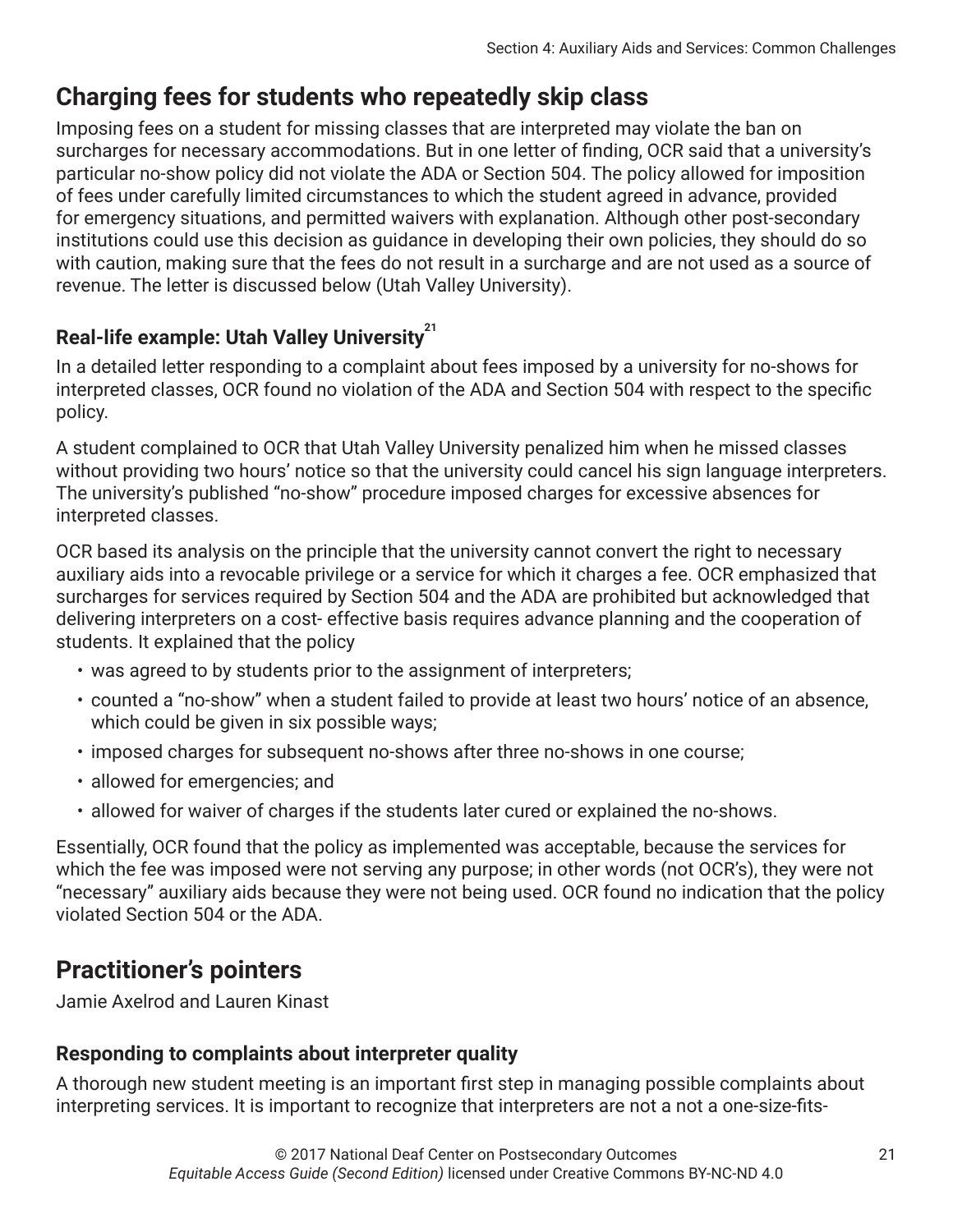all accommodation. To gain an understanding of what type of interpreting will result in effective communication, coordinators should discuss with the student their language background and preferences. This is also the time to share with the student the process for submitting feedback or concerns about their interpreting services. Some important steps in resolving concerns are:

- Meet with the student to discuss their concerns.
- For simple issues that do not involve communication specifically, notify the interpreter directly of the concern and offer some easy solutions. It can be small changes, such as attire or seating arrangements, which are easy to remedy.
- For more significant issues which involve effective communication, work with the student to develop specific feedback for the interpreter. Encourage the student to be specific and provide examples.
- Encourage the student to address what they can directly with the interpreter. If they don't feel comfortable doing so, discuss the concerns with the interpreter. Occasionally, additional preparation time with class materials or meetings to discuss sign choice between the student and interpreter may help.
- Follow up with the student quickly to see if their initial concerns have been rectified. Check to see if things have improved by the next one or two class sessions. If the student continues to complain about the quality and can give specific examples about how their communication is impacted, a replacement may be necessary.
- Consider conducting a classroom observation to determine if there is a solution to the ongoing problem. For coordinators who do not have the relevant training and experience to conduct an evaluation, seek external evaluators, as appropriate.
- Consider the importance of the student's subjective experience. Defer to the student's assessment of their communication needs and the quality of the accommodation. There are times when a change of interpreter is necessary.

#### **Will another less expensive accommodation suffice?**

If a less expensive alternative exists that will meet a student's communication needs, be sure to communicate with the student and confirm whether s/he agrees it will be effective for the given course or situation. The new student appointment process should include questions about what forms of communication are effective for the individual student. The same method of communication will not necessarily be effective for all deaf or hard of hearing students. Focus on the type of service that is most effective in providing communication access for the student. Expense should not be taken into consideration when determining accommodations.

#### **Recruiting qualified interpreters**

Generally interpreters with several years of professional interpreting experience, college-level interpreting experience, and more than minimum level credentials are needed to provide quality interpreting services in the higher education arena.

• Institutions can develop creative strategies for recruiting qualified personnel. Offering competitive pay rates in their geographic areas, covering travel costs, offering paid preparation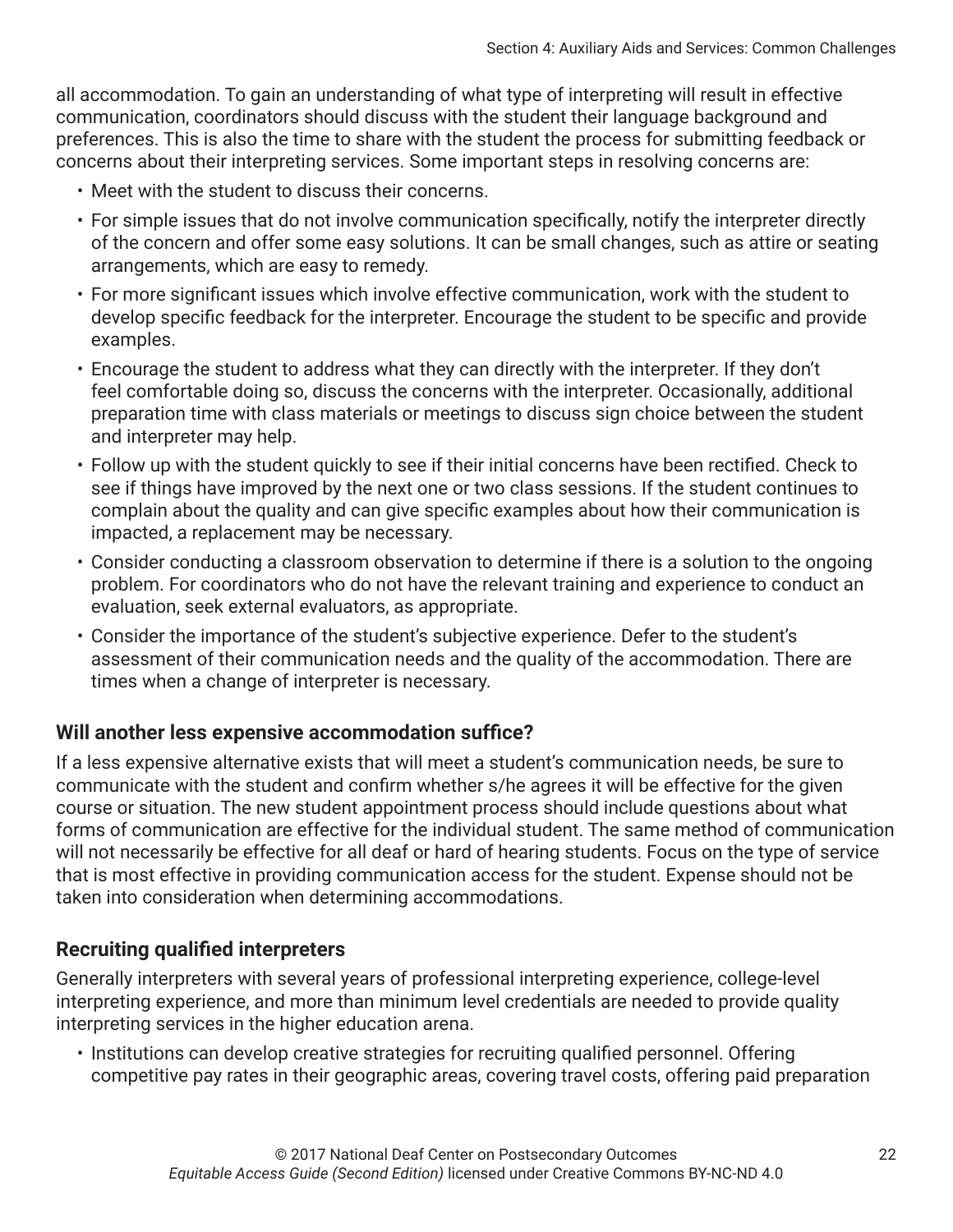time, and providing funds for professional development are a few examples to help recruit quality interpreters.

• If working with outside agencies, institutions should be sure that the business contract outlines credentials and qualifications required of service providers to meet the institution's needs.

#### **Endnotes**

- <sup>1</sup> See <u>Hayden v. Redwoods Community College District</u>, No. 05-01785, 2007 WL 61886 (N.D. Cal. Jan. 8, 2007), 33 Nat'l Disability L. Rep. ¶ 250 (inadequate interpreter claim), to be found at **[http://www.galvin-group.com/media/54528/hayden\\_vs\\_college\\_of\\_redwoods\\_deaf\\_](http://www.galvin-group.com/media/54528/hayden_vs_college_of_redwoods_deaf_meaningful_access.pdf) [meaningful\\_access.pdf](http://www.galvin-group.com/media/54528/hayden_vs_college_of_redwoods_deaf_meaningful_access.pdf)**.
- $^{\rm 2}$  28 C.F.R. 36.104, 28 C.F.R. 35.104, definitions, "qualified interpreter."
- 3 Letter to Highline Community College, No. 10052007 (OCR 5/17/2005).
- 4 Of course it is important to seek feedback and implement monitoring for Communication Access Real-time Translation (CART) and other accommodations as well.
- 5 For an example of a response to complaints about quality that OCR found appropriate, see Letter to Idaho State University, No. 10-03-2030 (OCR, Western Division, Seattle (Idaho)) 08/29/2003). Also see Letter to Yuba Community College, No. 09-02-2173 (OCR, Western Division, San Francisco (California) 05/30/2003), Letter to Atlanta Christian College, No. 04-09-2100 (OCR 05/26/2011).
- 6 See Yuba letter, endnote 5, above.
- 7 See letter to Santa Ana College, discussed in Common Questions and Challenges.
- 8 Santa Ana College, letter of finding of violation by OCR and resolution agreement, No. 09-12-2114 (12/20/2012)
- 9 The letter noted that severe funding cuts have often fallen in a disproportionate way on services for students with disabilities but that, because the obligation to comply with the laws falls on the college as a whole, additional expenses to achieve compliance may have to come out of a college's non-categorical budget.
- <sup>10</sup> Wong v. Regents of Univ. of Cal., 192 F.3d 807 (9th Cir. 1999), found at **[https://law.resource.org/](https://law.resource.org/pub/us/case/reporter/F3/192/192.F3d.807.98-15757.html) [pub/us/case/reporter/F3/192/192.F3d.807.98-15757.html](https://law.resource.org/pub/us/case/reporter/F3/192/192.F3d.807.98-15757.html)**.
- <sup>11</sup> See the definition of and factors related to "undue burden," set out in the DOJ regulation for title III, 28 C.F.R. 36.104, Definitions, "Undue burden." See Hayden v. Redwoods Community College District, endnote 1.